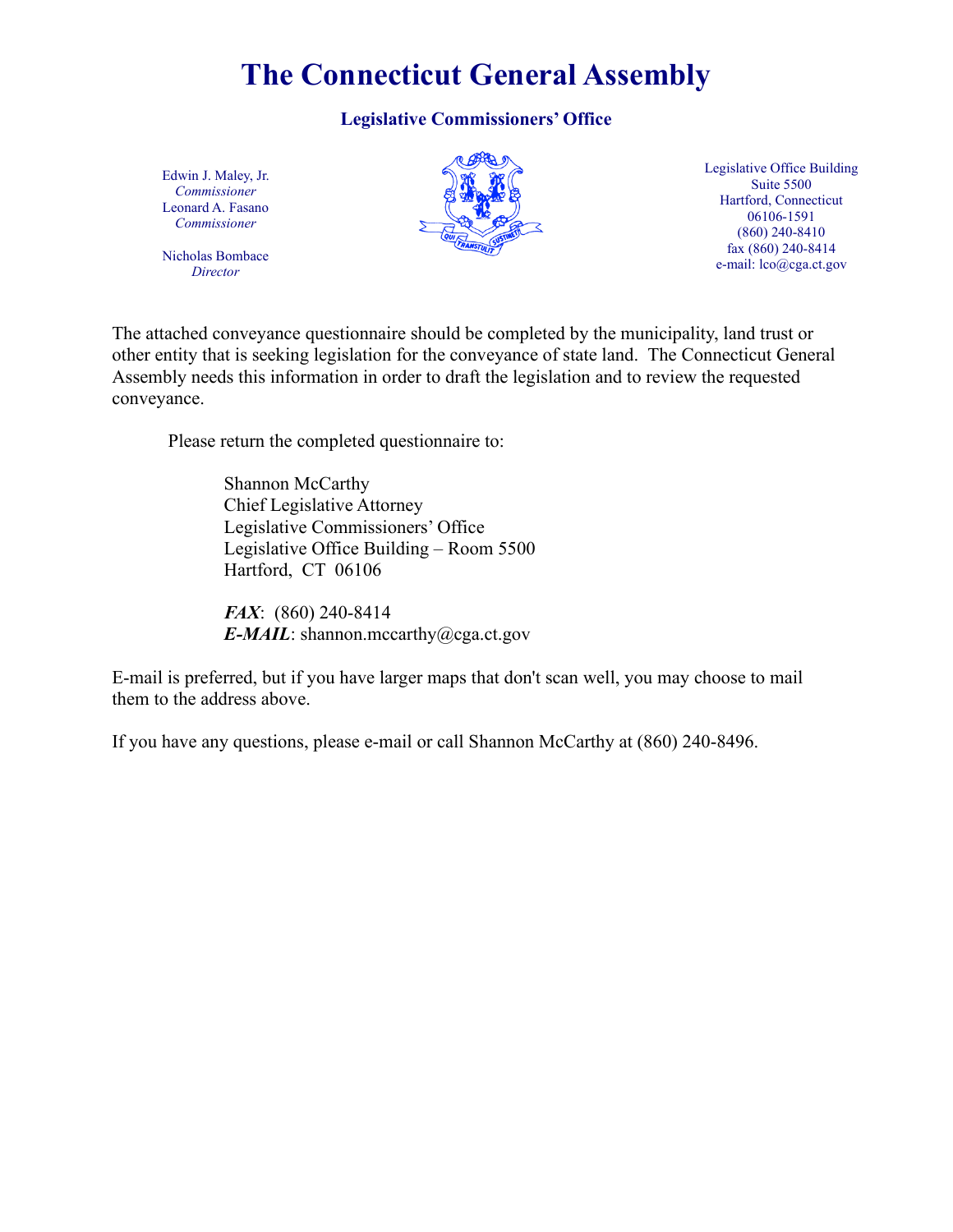## **CONNECTICUT GENERAL ASSEMBLY CONVEYANCE QUESTIONNAIRE**

### **1. Please submit the following documents:**

- A. The best available legal map of the property.
- B. An appraisal of the value of the property. If an appraisal has not been prepared, please indicate the estimated value of the property and the methodology used to calculate such estimated value.
- **2. Is this conveyance based upon prior legislation? For example, are you attempting to repeal or amend a prior conveyance or was this request drafted in a bill that was not passed by the legislature? If yes, please give the bill or special act number and year, if known.**

#### **3. Please answer the following questions:**

- A. What are the tax assessor's map, block and lot numbers for the property? If such numbers do not accurately describe the property, please provide a metes and bounds legal description of the property.
- B. What is the acreage of the property?
- C. Which state agency has custody and control of the property?
- D. What costs, if any, would the state incur if the property were conveyed? (e.g. if the property abutted a highway and needed to be fenced off.)